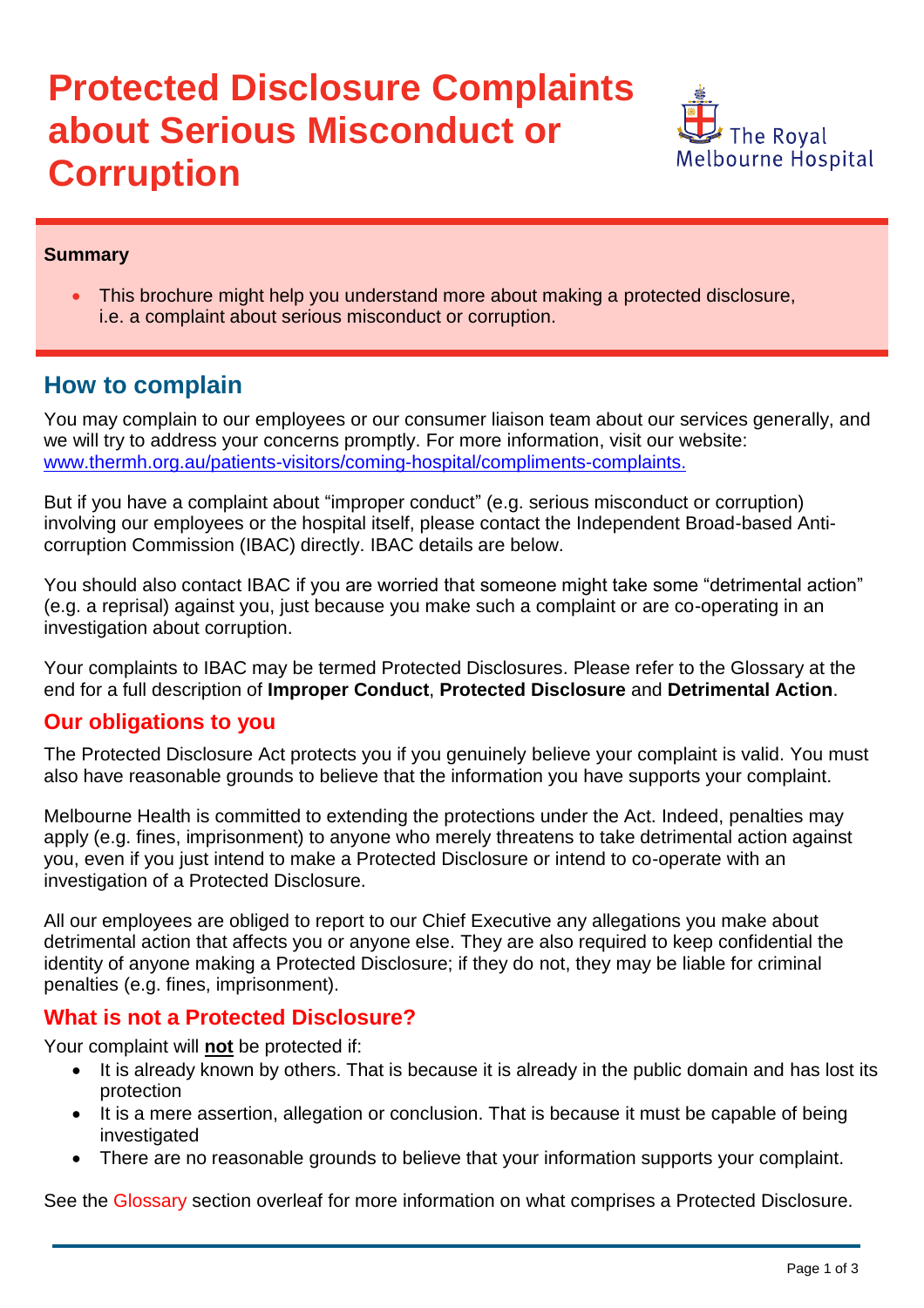## **Who may make a Protected Disclosure and how?**

You (alone or with others) may make a Protected Disclosure, but a company cannot. You can make your disclosure to IBAC directly by telephone, in person, in writing (e.g. email, ordinary post and personal delivery), or anonymously. But you cannot make a Protected Disclosure by facsimile. You can remain anonymous by using unverifiable email addresses, anonymous phone calls or refuse to identify yourself if you meet IBAC officers. If you make a disclosure on behalf of someone else, then you are the "notifier" and may be protected, but not the other person. That encourages everyone to make proper disclosures.

IBAC will manage your disclosures in accordance with its own guidelines and processes. After its investigation, IBAC must provide you with information about the results of its investigation, including any recommendations and action IBAC will take.

## **Your protections from liability**

You will be protected from various civil and criminal liabilities if your complaint/disclosure is made to IBAC in the proper way. That also includes protection from claims for defamation, or breaches of any legislation that requires confidentiality. You will be protected from the time you make your complaint/disclosure and that protection continues to apply even if IBAC determines that it is not a Protected Disclosure.

But you will not be protected if:

- You knowingly provide false or misleading information
- If you repeat your disclosure to someone other than IBAC
- You tell others that IBAC has decided to investigate or refer your complaint

You will also not necessarily be protected just because you make a disclosure to IBAC – you may remain liable for your own conduct, even when your conduct has been disclosed.

## **Protecting your identity**

Your identity will be protected whether you make an anonymous disclosure (see above), or not. That is because the Protected Disclosure Act imposes strict confidentiality over your identity and your disclosure. Also penalties (e.g. fines, imprisonment) apply for any breach. But note, details of you and your disclosure may be need to be used by IBAC for its investigation. And our employees may need to disclose when required to assist IBAC.

## **Protecting your complaint**

No-one can use the Freedom of Information Act as a way to get a copy of documents from us relating to your Protected Disclosure, or any documents that would likely to lead your identification. We will contact IBAC first, before considering any application made under the Freedom of Information Act.

#### **Loss?**

If you are injured, or incur a loss or damage from any reprisal for making a disclosure, you may wish to obtain legal advice. The Act sets out remedies that are available to you.

#### **Alternatives to making a Protected Disclosure**

For other forms of feedback, complaints or concerns with our services please visit [www.rmh.mh.org.au/feedback](http://www.rmh.mh.org.au/feedback) for more information.

#### **Further Information**

The Melbourne Health Protected Disclosure procedure (available online) contains further information. **Review**

These procedures are reviewed regularly to ensure they meet the objectives of the Act and accord with IBAC's guidelines.